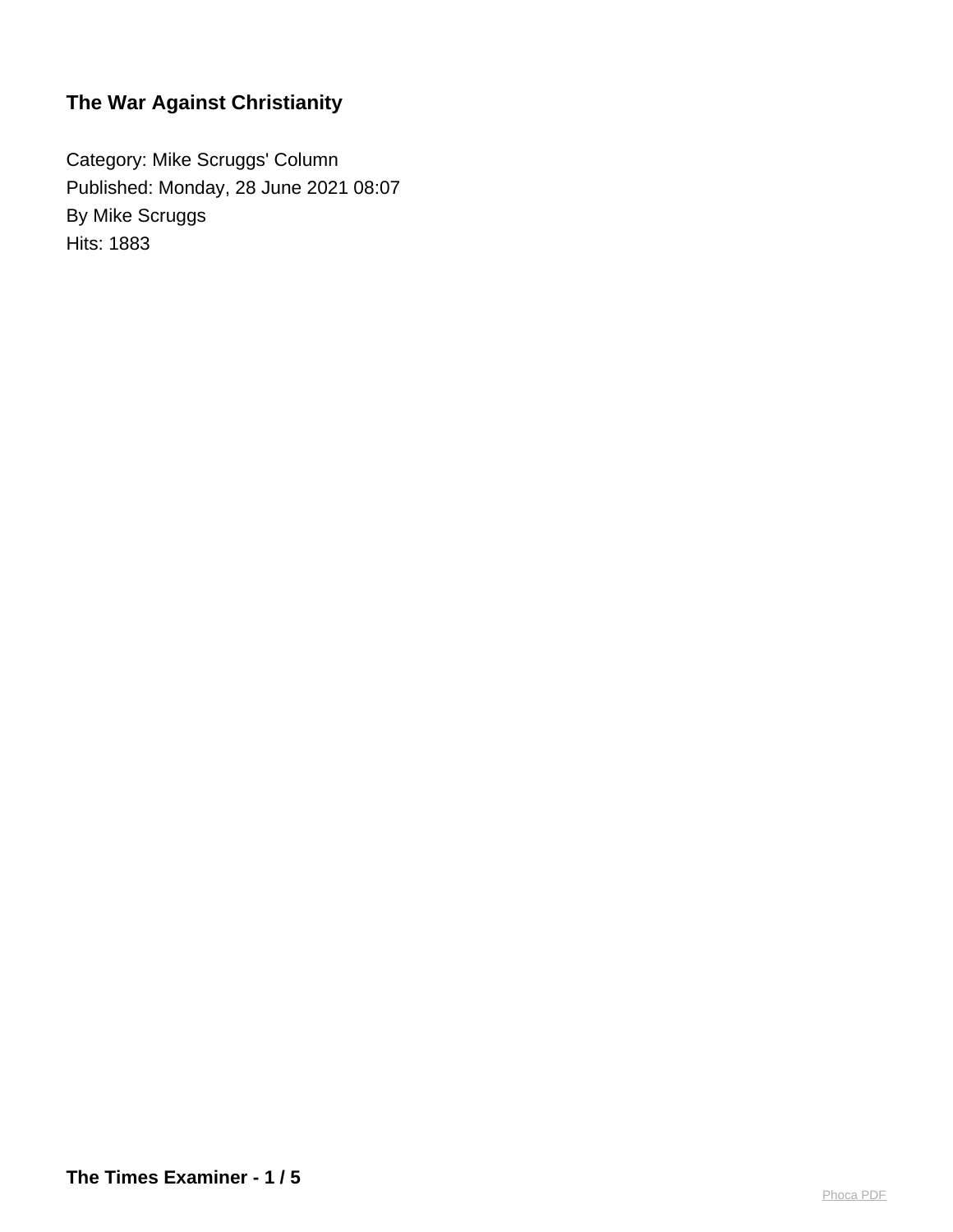ategory: Mike Scruggs' Column ublished: Monday, 28 June 2021 08:07 y Mike Scruggs  $its: 1883$ 

**MAmerican landscape.**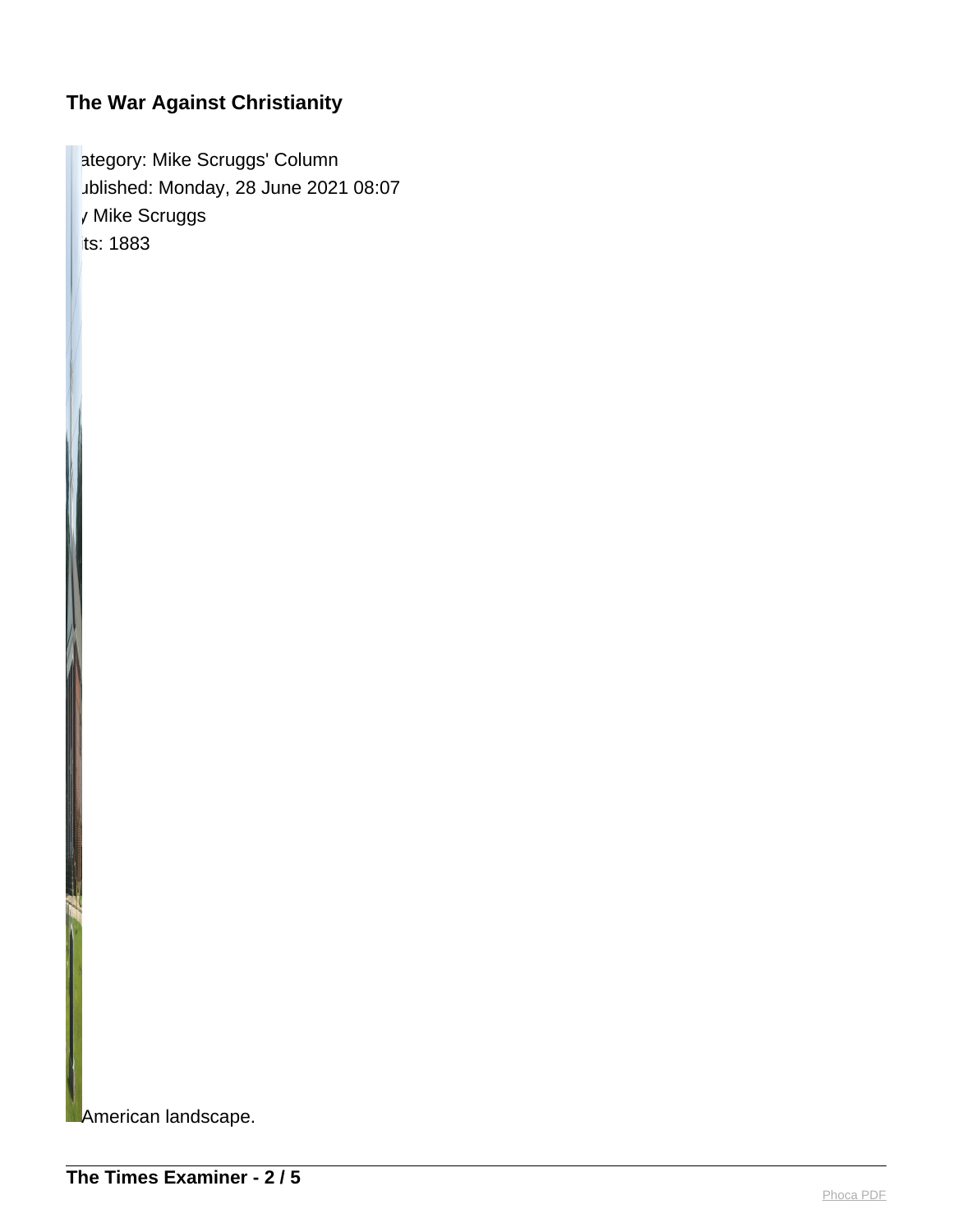### **The Battle for Script CoalmAuthority**

Published: Monday, 28 June 2021 08:07 In Voddie T. Baucham's just released book, *Fault Lines: The Social Justice Movement and*<br>By Mike Scruggs Leeming Cetestranke he makes a plas to the Church. Hits: 1883 Evangelicalism's Looming Catastrophe, he makes a plea to the Church:

"I believe we are being duped by an ideology bent on our demise. This ideology has used our guilt and our good and godly desire for reconciliation and justice as a means through which to introduce destructive heresies. We cannot embrace, modify, baptize, or Christianize these ideologies. We must identify, resist, and repudiate them. We cannot be held hostage through emotional blackmail, and name-calling. Instead, we must:"

#### **"See to it that no one takes you captive by philosophy and empty deceit, according to human tradition, according to elemental spirits of the world, and not according to Christ." - Colossians 2:8**

Baucham is a reformed African-American pastor, born in Los Angeles, who is presently Dean of the School of Divinity at African Christian University in Zambia. He is a former SBC minister and has been active in the battle to keep unbiblical Marxist distortions of social justice out of the Church.

Last year, 2020, Scott David Allen published an eye-opening and insightful book on the cultural Marxist subversion of Christian churches and institutions and Christian understanding of justice. Theologian Wayne Grudem called, Why Social Justice Is Not Biblical Justice, a truth-filled "warning about the deeply anti-Christian ideas behind much of the modern 'social justice' movement."

Baptist pastor Tom Ascol, president of Foundation Ministries, wrote that "The modern social justice movement is a Trojan Horse that is being welcomed into many evangelical camps with the kind of fanfare that would make the citizens of Troy blush. Under the pretense of loving one's neighbor and pursuing justice, ideologies that are contrary to the way of Christ are being employed to set agendas for and shape the consciences of evangelicals. Because biblical words are being used, what the Bible means by those words is assumed and that [false] assumption is wreaking havoc on sound Christian thinking and healthy Christian living."

Scott Allen asks us: "Will we go along with the warped and distorted social justice morality, or will we have the courage to speak out on real injustices where they exist, such as abortion, black-onblack violence, or female gendercide? Will we adopt the distorted moral priorities (and blinders) of ideological social justice, or will we allow the Bible to guide us on matters of justice and morality."

Specifically, Allen asks if we will adhere to biblical sexual morality or compromise with the sexual revolution? Will we commit to end the grievous injustice of abortion or remain silent and ambivalent? Will we ignore injustices perpetrated by members of victim groups, or will we judge impartially as Scripture demands? Will we speak out for victims of justice regardless of skin color, ethnicity, stage of life, or sex? Will all lives matter or only those from self-defined victim groups?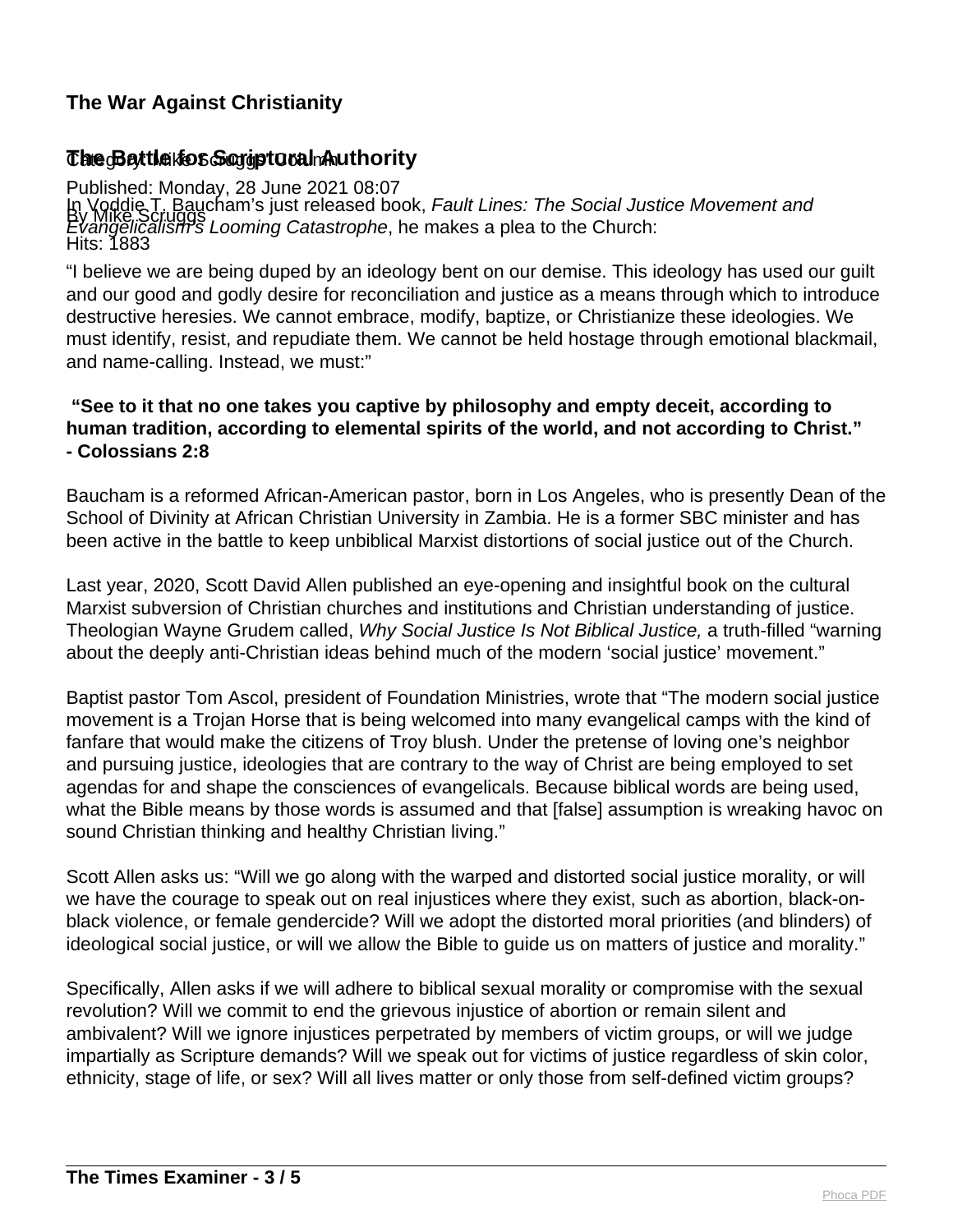to<mark>atege്ദി</mark>yi**i Mike ആ** സ്ലേഷണയില്ലി Social Justice versus Biblical Justice, (second addition 2020, Published: Monday, 28 June 2021 08:07 By Mike Scruggs Hitsuire Bairness—rendering each person their due (Romans 13:7). This concept includes whether Cornwall Alliance), he reminds us of four criteria for biblical justice. First is impartiality. "You shall not show partiality in judgment; you shall hear the small as well as the great, you shall not be afraid b<sup>y</sup>dhy fhan's presence, for the judgment is God's" (Deuteronomy 1: 16-17). Second, justice an act is intentional, negligent, or purely accidental. Note this is EACH person or party. Punishing groups or descendants would not be just. (Ezekiel 18: 1-3, 19-20). Third, justice requires proportionality. The severity or lenience of the punishment must fit the infraction. The fourth is conformity with the standard of God's law throughout both the Old and New Testaments, including, of course, the Golden Rule of Matthew 7:12: "So in everything, do to others what you would have them do to you, for this sums up the Law and the Prophets.

It is extremely important to note here that Social Marxist ideology is the primary driver of Critical Social Justice (CSJ) and Critical Race Theory (CRT), which reject the concept of absolute truth. The central driving faith of all Marxism is that "power is the only truth." Therefore, whatever advances Marxist ideology and power is truth and right. Power trumps all other considerations and values. Deception is the natural environment and most formidable weapon of all Critical Theory (CT). Orwellian manipulation of words and language is common and characteristic.

In Judeo-Christian and traditional American and British law, the term "equity" means impartial justice or fairness. In CRT, equity means divided proportionately by racial or favored "victim" groups. This has nothing to do with equality of individuals under the law or equal opportunity. CRT also makes abundant use of false narratives to exploit or even to fabricate racial grievances, which are built into social injustice narratives supporting Marxist cultural and political objectives. These narratives may have some truth to them, but they are most often built primarily upon subjective "lived experience" and many falsehoods that contradict objective facts and reason. The Marxist perpetrators of these false narratives often claim that the narratives are a "higher truth" that cannot be seen or understood by white people or their allies, because they don't have the "lived experience." The anti-Biblical and contrafactual narrative of "systemic racism" is a prominent CRT political theme. Voddie Baucham exposes several false narratives in his book, including the CRT inspired Black Lives Matter (BLM) narrative on Police anti-black racism. Despite having considerable visible media exposure (George Floyd, etc.), many studies, including a forthcoming National Academy of Sciences statistical study by Roland G. Fryer, indicate that the Police antiblack racism narrative is false. In fact, statistics indicate the reverse is more likely. CRT narratives always trump truth or moral considerations.

Both CRT and its BLM inspiration are fragrantly anti-white and alarmingly anti-Christian. They are anti-capitalist, anti-family, anti-family values, and anti-male in their embrace of radical feminism. They promote all the intersectionalist values of LGBTQIA+ and encourage various forms of gender confusion. They are anti-merit and "anti-ableism." They are anti-free speech. They have made "racism" 'the unforgiveable original sin and antiracism an almost-religion. CRT divides people into privileged oppressors protected by "systemic" long-term racism versus the down-trodden and disadvantaged oppressed for whom significant upward mobility is blocked by long-term "systemic